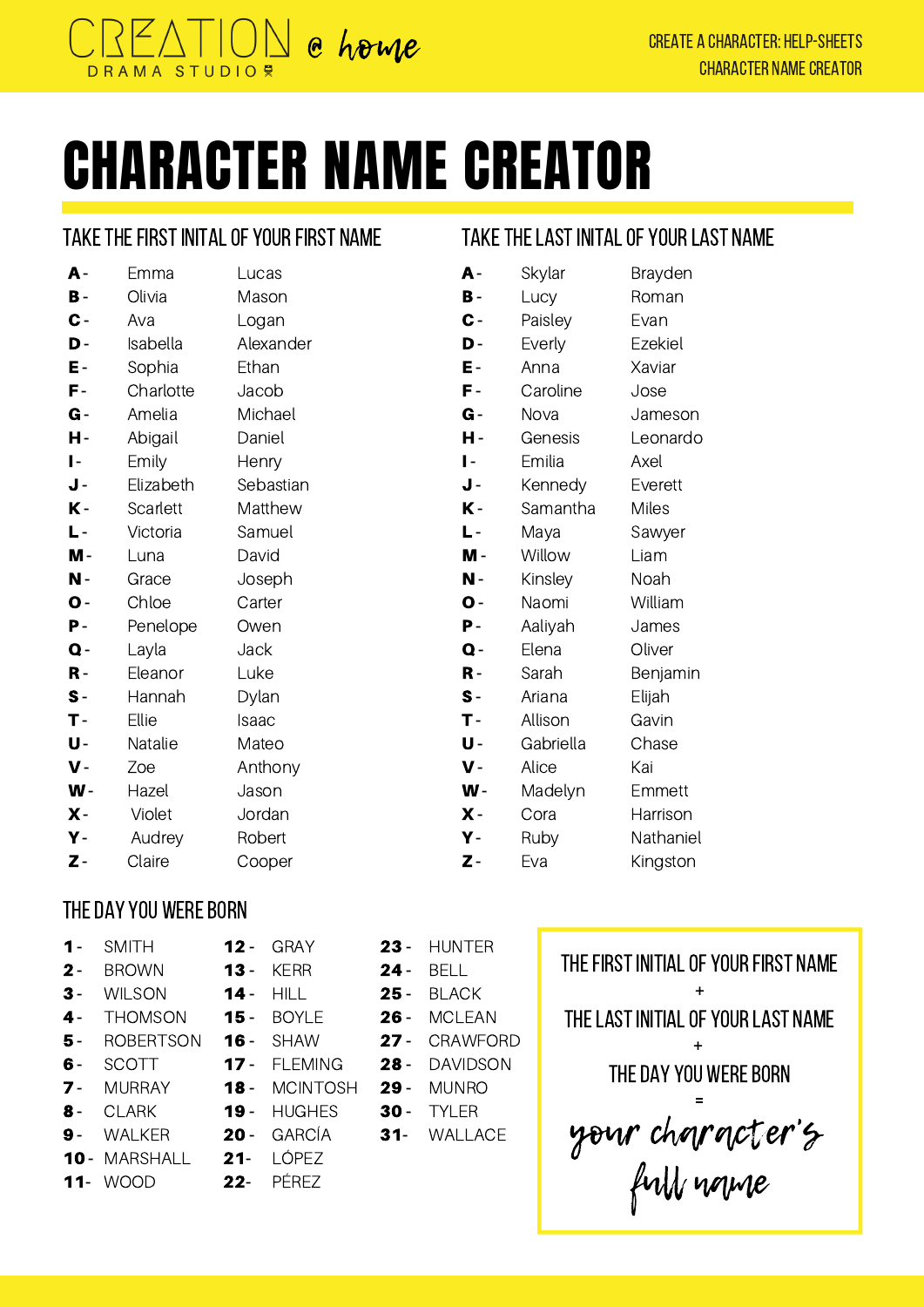### @ home DRAMA STUDIO<sup>?</sup>

#### CREATE A CHARACTER: HELP-SHEETS ZODIAC

**TECT** Decide your character's birthday by selecting which star sign applies to them<br>If there is a word you don't understand visit thesaurus.com to find out the meaning If there is a word you don't understand visit thesaurus.com to find out the meaning

## aries

MARCH 21 - APRIL 20 Adventurous and energetic Pioneering and courageous Enthusiastic and confident Dynamic and intelligent

Selfish and quick-tempered Impulsive and impatient Reckless and daredevil

## cancer

june22- july 22 Emotional and loving Intuitive and imaginative Shrewd and cautious Protective and sympathetic

Changeable and moody Overemotional and touchy Clingy and unable to let go

### SEPTEMBER 24 - OCTOBER 23 libra

Diplomatic and urbane Romantic and charming Easygoing and sociable Idealistic and peaceable

Indecisive and changeable Gullible and easily influenced Flirtatious and self-indulgent



december23- january 20 Practical and prudent Ambitious and disciplined Patient and careful Humorous and reserved

Pessimistic and gloomy Greedy and grudging

april21- may 21 tarus Patient and reliable Warmhearted and loving Persistent and determined Placid security loving

Jealous and possessive Resentful and inflexible Self-indulgent and greedy

## leo

### JULY 23 - AUGUST 21

Generous and warmhearted Creative and enthusiastic Broad-minded and expansive Faithful and loving

Pompous and patronising Bossy and interfering Dogmatic and intolerant

# scorpio

OCTOBER 24 - NOVEMBER 22 Determined and forceful

Emotional and intuitive Powerful and passionate Exciting and magnetic

Jealous and resentful Compulsive and obsessive Secretive and obstinate

## aquarius

JANUARY 21 - FEBRUARY 19 Friendly and humanitarian Honest and loyal Original and inventive Independent and intellectual

Stubborn and contrary Perverse and unpredictable Unemotional and detached

MAY 22 - JUNE 21 gemini

Adaptable and versatile Communicative and witty Intellectual and eloquent Youthful and lively

Nervous and tense Superficial and inconsistent Cunning and inquisitive



Modest and shy Meticulous and reliable Practical and diligent Intelligent and analytical

Fussy and a worrier Overcritical and harsh Perfectionist and conservative

NOVEMBER 23 - DECEMBER 22 sagittarius

Optimistic and freedom-loving Jovial and good humoured Honest and straightforward Intellectual and philosophical

Blindly optimistic and carless Irresponsible and superficial Tactless and restless



february 20- march 20 Imaginative and sensitive Compassionate and kind Selfless and unworldly Intuitive and sympathetic

Escapist and idealistic Secretive and vague Weak-willed and easily led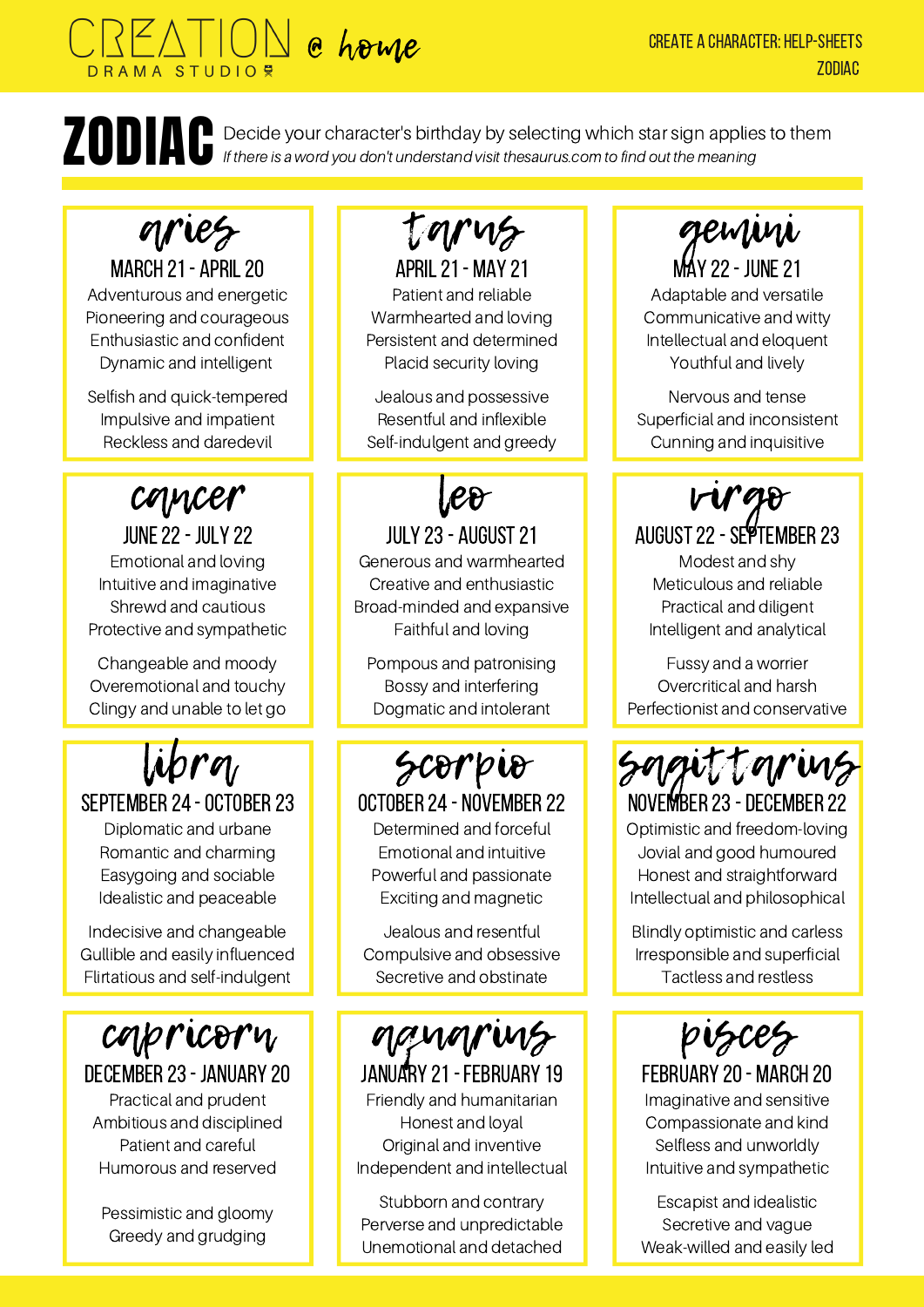

**HANDBALL** Hiking

SAILING Sand art

# HOBBIES + INTERESTS

| ACROBATICS            | <b>CROCHETING</b>         | JEWELRY MAKING                                                       | READING                      |
|-----------------------|---------------------------|----------------------------------------------------------------------|------------------------------|
| ACTING                | <b>CROSS-STITCH</b>       | <b>JIGSAW PUZZLES</b>                                                | ROBOT COMBAT                 |
| ANIMATION             | <b>CROSSWORD PUZZLES</b>  | <b>JUGGLING</b>                                                      | <b>RUBIK'S CUBE</b>          |
| ASTRONOMY             | <b>DANCE</b>              | KARAOKE                                                              | <b>SCRAPBOOKING</b>          |
| BAKING                | DIGITAL ARTS              | KARATE                                                               | <b>SCULPTING</b>             |
| BATON TWIRLING        | <b>DJING</b>              | <b>LEGO BUILDING</b>                                                 | <b>SEWING</b>                |
| BLOGGING              | DRAMA                     | LOCK PICKING                                                         | <b>SHOEMAKING</b>            |
| BOARD/TABLETOP GAMES  | DRAWING                   | <b>LISTENING TO PODCASTS</b>                                         | SINGING                      |
| BOWLING               | <b>ELECTRONICS</b>        | <b>MAGIC</b>                                                         | <b>SKETCHING</b>             |
| BRAZILIAN JIU-JITSU   | <b>EMBROIDERY</b>         | <b>MAKEUP</b>                                                        | SOAPMAKING                   |
| CANDLE MAKING         | <b>FASHION</b>            | <b>MODEL BUILDING</b>                                                | SOCIAL MEDIA                 |
| CAR FIXING & BUILDING | <b>FASHION DESIGN</b>     | <b>NAIL ART</b>                                                      | STAND-UP COMEDY              |
| CARD GAMES            | <b>FLOWER ARRANGING</b>   | ORIGAMI                                                              | <b>STAMP COLLECTING</b>      |
| CHEESEMAKING          | <b>FURNITURE BUILDING</b> | <b>PAINTING</b>                                                      | <b>TABLE TENNIS</b>          |
| COMPUTER PROGRAMMING  | <b>GRAPHIC DESIGN</b>     | PET ADOPTION & FOSTERING                                             | <b>VIDEO GAME DEVELOPING</b> |
| COOKING               | HACKING                   | PHOTOGRAPHY                                                          | <b>VIDEO GAMING</b>          |
| COSPLAYING            | <b>HULA HOOPING</b>       | <b>PLAYING MUSICAL INSTRUMENTS</b>                                   | <b>WATCHING MOVIES</b>       |
| CRAFT                 | <b>ICE SKATING</b>        | QUIZZES                                                              | <b>WATCHING TELEVISION</b>   |
| CREATIVE WRITING      | LEARNING                  | RAPPING                                                              | <b>WEIGHT TRAINING</b>       |
| ARCHERY               | <b>HORSEBACK RIDING</b>   | <b>SCUBA DIVING</b>                                                  | WOOD CARVING                 |
| BACKPACKING           | <b>JOGGING</b>            | <b>SHOPPING</b>                                                      | <b>WOODWORKING</b>           |
| BASE JUMPING          | <b>KITE FLYING</b>        | SKATEBOARDING                                                        | <b>WRITING</b>               |
| BASEBALL              | <b>METAL DETECTING</b>    | <b>SKIING</b>                                                        | <b>WORD SEARCHES</b>         |
| BASKETBALL            | METEOROLOGY               | <b>SKYDIVING</b>                                                     | YOGA                         |
| BEEKEEPING            | <b>MOTOR SPORTS</b>       | SNOWBOARDING                                                         | <b>BADMINTON</b>             |
| BIRDWATCHING          | <b>MOUNTAIN BIKING</b>    | <b>SOCCER</b>                                                        | EATING                       |
| BMX                   | <b>MOUNTAINEERING</b>     | <b>SUN BATHING</b>                                                   | <b>FENCING</b>               |
| BOARD SPORTS          | <b>MUSHROOM</b>           | <b>SURFING</b>                                                       | <b>GYMNASTICS</b>            |
| BUTTERFLY WATCHING    | HUNTING/MYCOLOGY          | <b>SWIMMING</b>                                                      | <b>ICE HOCKEY</b>            |
| CAMPING               | <b>NETBALL</b>            | TAEKWONDO                                                            | <b>LASER TAG</b>             |
| CANOEING              | NORDIC SKATING            | TAI CHI                                                              | MARTIAL ARTS                 |
| CYCLING               | <b>ORIENTEERING</b>       | <b>TRAVEL</b>                                                        | <b>TABLE FOOTBALL</b>        |
| DRIVING               | PAINTBALL                 | WALKING                                                              | VOLLEYBALL                   |
| FISHING               | <b>PARKOUR</b>            |                                                                      |                              |
| FLOWER GROWING        | POLO                      | whats the difference?                                                |                              |
| FLYING                | ROCK CLIMBING             | A hobby is an activity done regularly in someone's spare time for    |                              |
| GARDENING             | ROLLER SKATING            | pleasure. Hobby involves an active pursuit of an interest. In other  |                              |
| GHOST HUNTING         | <b>RUGBY</b>              | words, a hobby always involves an action.                            |                              |
| GRAFFITI              | RUNNING                   | Interest is a feeling of wanting to know or learn about something or |                              |

someone. If one has a strong interest in some subject, he or she may turn it into a hobby. But an interest is not necessarily a hobby. A person may have many interests, but not all of them are hobbies.

CREATE A CHARACTER: Help-sheets

hobbies+interests